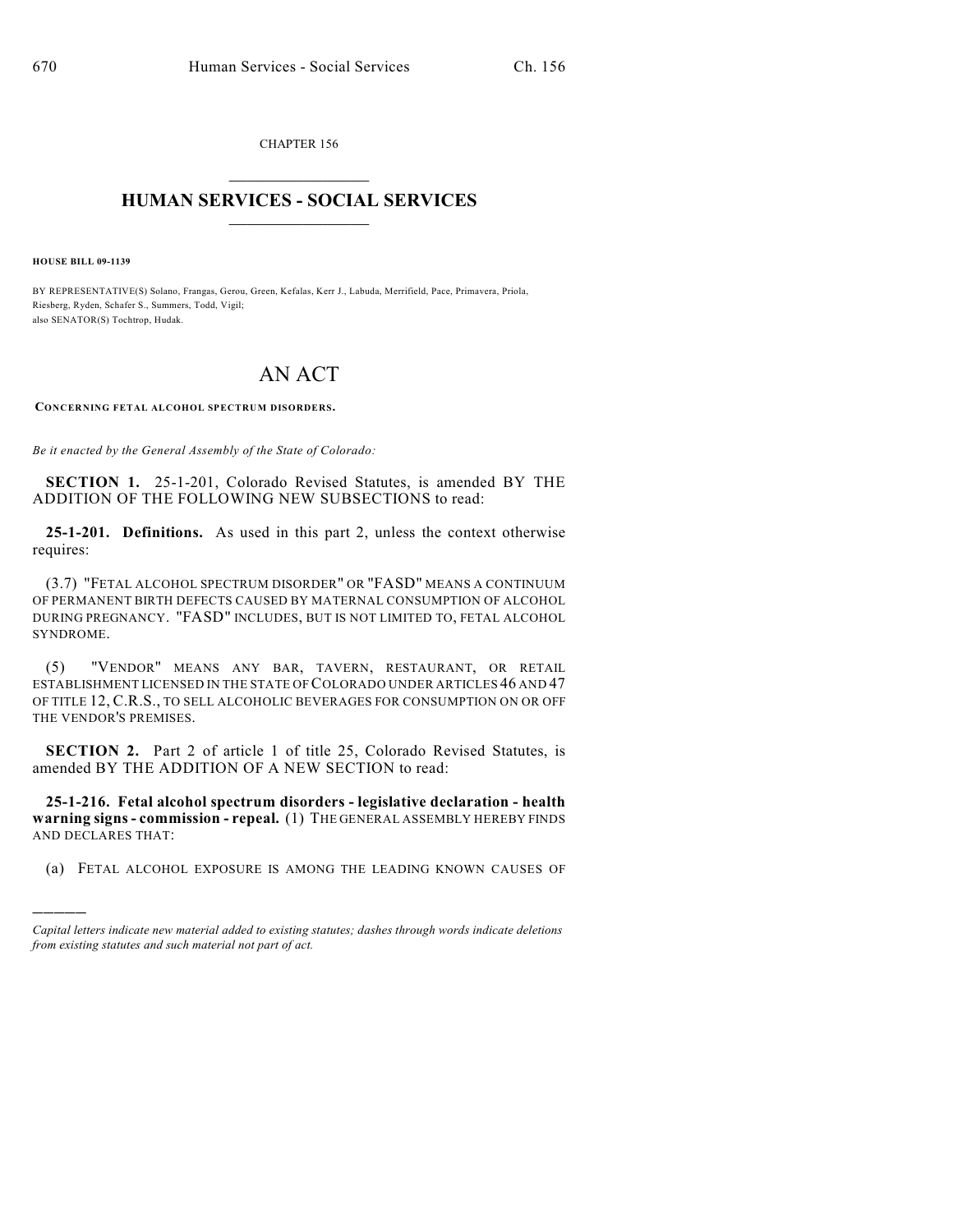MENTAL RETARDATION AND BIRTH DEFECTS IN THE CHILDREN OF THIS STATE;

(b) INDIVIDUALS WITH UNDIAGNOSED FETAL ALCOHOL EXPOSURE SUFFER SUBSTANTIALLY FROM SECONDARY ISSUES SUCH AS CHILD ABUSE AND NEGLECT, SEPARATION FROM FAMILIES, MULTIPLE FOSTER PLACEMENTS, DEPRESSION, AGGRESSION, SCHOOL FAILURE, JUVENILE DETENTION, AND JOB INSTABILITY;

(c) THESE SECONDARY DISABILITIES COME AT A HIGH COST TO INDIVIDUALS, THEIR FAMILIES, AND SOCIETY; AND

(d) A SURVEY PERFORMED IN 2006 BY THE COLORADO PREGNANCY RISK ASSESSMENT SYSTEM ESTIMATED THAT ELEVEN AND TWO-TENTHS PERCENT OF WOMEN IN COLORADO SAID THAT THEY DRANK ALCOHOL DURING THE LAST THREE MONTHS OF THEIR PREGNANCY.

(2) THE GENERAL ASSEMBLY THEREFORE DECLARES THAT FETAL ALCOHOL EXPOSURE AND ITS RELATED PROBLEMS CAN BE REDUCED SUBSTANTIALLY BY A GREATER AWARENESS OF THE CONSEQUENCES OF DRINKING ALCOHOL WHILE PREGNANT AND BY EARLY DIAGNOSIS AND RECEIPT OF APPROPRIATE AND EFFECTIVE INTERVENTION.

(3) EACH VENDOR LICENSED IN COLORADO TO SELL ALCOHOLIC BEVERAGES IS HEREBY ENCOURAGED TO POST A HEALTH WARNING SIGN PURSUANT TO PARAGRAPH (c) OF SUBSECTION (4) OF THIS SECTION, INFORMING PATRONS THAT THE CONSUMPTION OF ALCOHOL DURING PREGNANCY MAY CAUSE BIRTH DEFECTS, INCLUDING FETAL ALCOHOL SYNDROME.

(4) (a) THERE IS HEREBY CREATED THE FETAL ALCOHOL SPECTRUM DISORDERS COMMISSION, REFERRED TO IN THIS SECTION AS THE "COMMISSION". THE COMMISSION IS CREATED AS A TEMPORARY COMMISSION UNDER SECTION 22 OF ARTICLE IV OF THE STATE CONSTITUTION. THE COMMISSION SHALL BE COMPOSED OF NO MORE THAN TEN MEMBERS. ON OR BEFORE AUGUST 30, 2009, THE EXECUTIVE DIRECTOR OF THE DEPARTMENT OF HUMAN SERVICES, IN CONSULTATION WITH A NONPROFIT ORGANIZATION THAT WORKS WITH FASD ISSUES, SHALL APPOINT THE COMMISSION MEMBERS WITH THE GOAL OF SELECTING A BROAD REPRESENTATION OF INDIVIDUALS WORKING IN THE FIELD OF FASD. THE COMMISSION SHALL INCLUDE REPRESENTATION FROM THE FOLLOWING AREAS AND GROUPS IN ANY COMBINATION THE EXECUTIVE DIRECTOR DEEMS APPROPRIATE:

(I) PEDIATRICS;

(II) FAMILY PHYSICIANS;

(III) CHILD DEVELOPMENT PROGRAMS THAT WORK WITH SPECIAL NEEDS CHILDREN;

(IV) THE DEPARTMENT OF PUBLIC HEALTH AND ENVIRONMENT;

(V) THE JUVENILE JUSTICE SYSTEM;

(VI) PRESCHOOL, ELEMENTARY, SECONDARY, AND HIGHER EDUCATION;